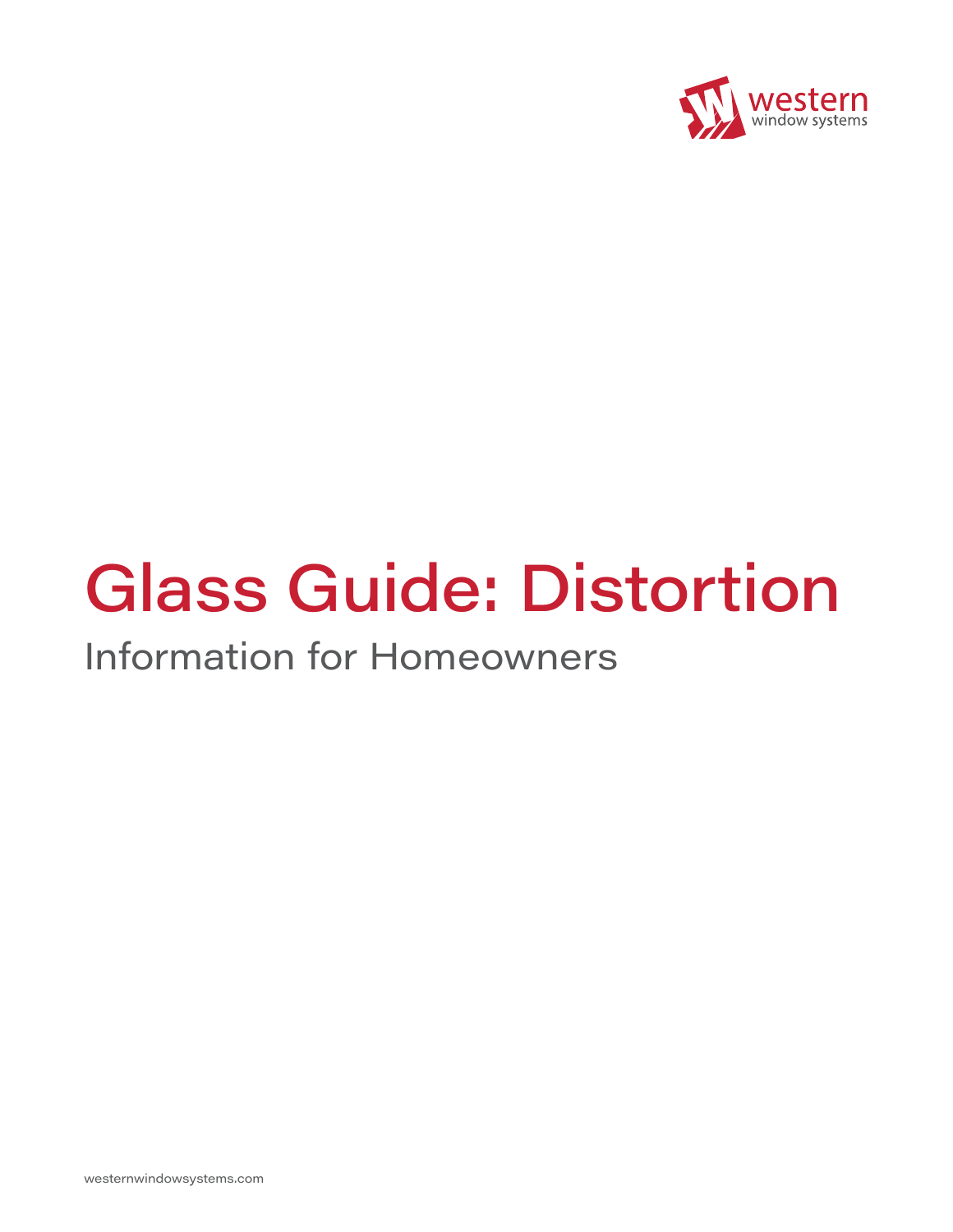## Glass Guide: Distortion



Information For Homeowners

We take great pride in delivering high-quality products that are strong, energy efficient, and customizable for any home or business. To ensure exceptional performance, our glass undergoes extreme processes that can cause distortion like bubbles, discolorations, and scratches — occurrences that are experienced industrywide. We adhere to the guidelines established by the American Society for Testing and Materials International (ASTM) on annealed glass, heat-strengthened glass, coated glass, laminated glass, and insulated glass units. Each pane is inspected thoroughly to meet our benchmarks for excellence and to meet or exceed industry standards.

This document includes general guidelines to help you determine if a glass-related concern is eligible for replacement. Please reference the ASTM standards at astm.org for a complete overview of industry policies.

#### **WHAT CAUSES GLASS DISTORTION?**

| <b>Protection</b>                                                                                                                                                                                                | Location                                                                                     | <b>Climate</b>                                                                                                                                         |
|------------------------------------------------------------------------------------------------------------------------------------------------------------------------------------------------------------------|----------------------------------------------------------------------------------------------|--------------------------------------------------------------------------------------------------------------------------------------------------------|
| Necessary processes that<br>are used to create glass<br>products, pressures, glazing,<br>and heat treatments increase<br>strength, safety, and/or<br>efficiency. However, they can<br>cause visible distortions. | Environmental factors<br>like barometric pressure<br>and elevation can affect<br>your glass. | Constantly changing<br>temperature fluctuations<br>based on the time of<br>day, season, and other<br>environmental factors<br>will also distort glass. |

#### **GLOSSARY OF TERMS**

- **• American Society for Testing and Materials International (ASTM)** An organization that develops and publishes technical standards for a wide range of materials and products.
- **• Annealed Glass** Raw glass that has not been heat-treated.
- **• Heat-Strengthened Glass** Glass that is reheated to below melting point and cooled quickly; nearly two times stronger than annealed glass.
- **• Insulated Glass Units** Window panes separated by an air- or other gas-filled space to reduce heat transfer.
- **• Laminated Glass** Two or more pieces of glass bonded together with a strong, clear interlayer.
- **• Low-E (Emissivity) Glass** Glass with a transparent, metallic oxide coating applied onto or into a glass surface. The coating typically allows short-wave energy to pass through but reflects long-wave infrared energy, which improves the U-value.
- **• Tempered Glass** Glass that is reheated to below melting point and cooled twice as fast as heat-strengthened glass; nearly four times stronger than annealed glass. When shattered, it breaks into small pieces.